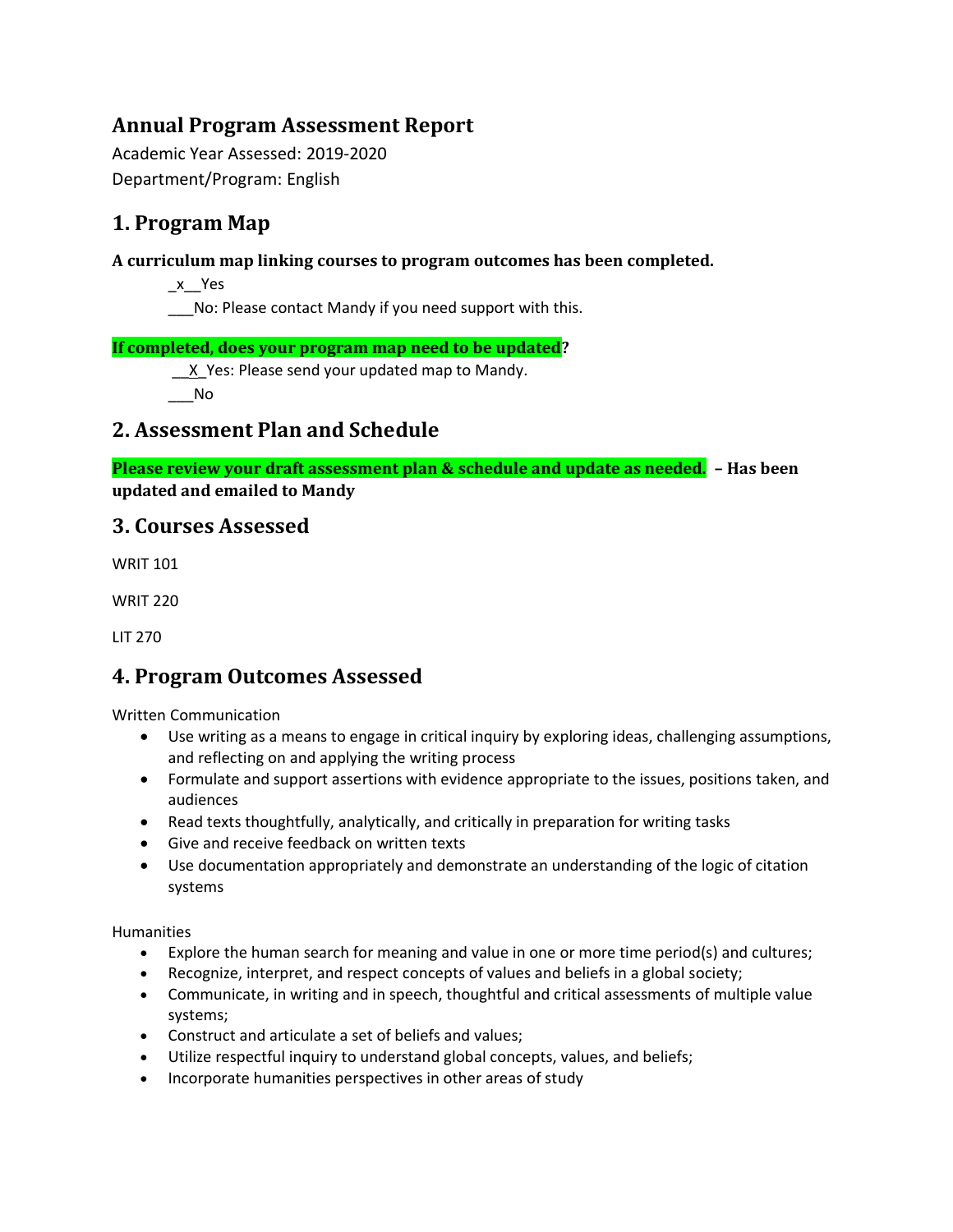# **5. Faculty Data and Course Perceptions**

## **a) Percentage of full-time faculty participating in assessment**

100%

## **b) What went well?**

- Teaching the writing process
- Coaching students through one-on-one conversations and in-class assignments
- Using relevant, well-chosen texts and materials
- Discussions with responses to critical thinking questions
- Low-stakes practice assignments
- Reflection assignments for self-assessment

## **c) What might have gone better?**

- Student attendance
- Using technology tools outside the LMS
- Generating quality research questions and thesis statements
- Completion of Research 101 workshops
- Making guided decisions in student-selected course material

# **6. Overall Assessment of Student Learning**

# **a) Areas of strength demonstrated in student learning**

- Ability to work through the writing process to create a final essay draft
- HOC and LOC revisions
- Ability to accept feedback, and use it to revise a paper
- Ability to determine a relevant topic and articulate an effective argument
- Organization
- Work performed to expected levels indicating adequate support from textbook and class materials and adequate practice opportunities in formative activities.
- Ability to think more critically
- Ability to engage with others in professional dialogue
- Ability to identify, evaluate, and cite academic-appropriate research
- Ability to organize ideas
- Textual analysis and analytical comparison

## **b) Opportunities to improve student learning**

- Skills in using appropriate evidence and developing ideas, especially in research writing
- Source integration and documentation
- Higher-level editing skills
- Development of complex and concrete thesis statements
- Higher-level ability to analyze and respond to texts without bias

## **c) Measures of student feedback/indirect learning used**

| -- |       |
|----|-------|
| .  | _____ |
|    |       |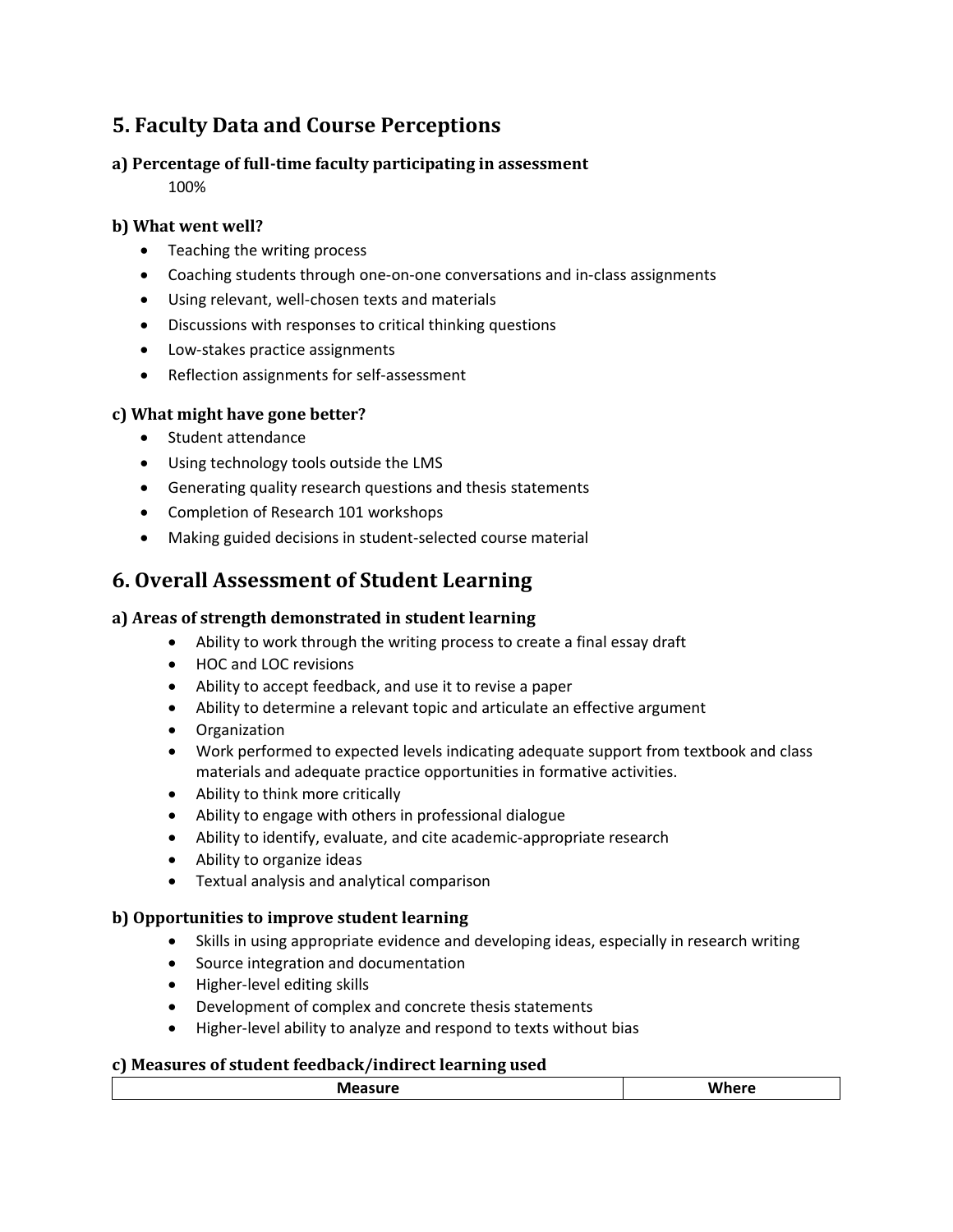| Anecdotal/informal conversations with students                         | <b>WRIT 101</b> |
|------------------------------------------------------------------------|-----------------|
|                                                                        | <b>LIT 270</b>  |
| Instructor-created feedback forms                                      |                 |
| Institutional student course evaluations                               | <b>WRIT 101</b> |
|                                                                        | <b>WRIT 220</b> |
| Student success rates in your course                                   | <b>WRIT 101</b> |
|                                                                        | <b>WRIT 220</b> |
|                                                                        | <b>LIT 270</b>  |
| Other indirect measures of student learning (surveys, exit interviews, | <b>WRIT 101</b> |
| focus groups, job placement, etc)                                      | LIT 270         |

#### **d) Planned changes and measures of success**

| <b>Course</b>   | <b>Planned Change</b>       | <b>Reason for Change</b>  | <b>Success Measure</b>       |
|-----------------|-----------------------------|---------------------------|------------------------------|
|                 |                             |                           |                              |
| <b>WRIT 101</b> | -Increased emphasis on      | -Student success rates on | -60% of students will score  |
|                 | source integration and      | research assignments      | at "meets expectations" on   |
|                 | documentation               | -Student success rates on | source integration           |
|                 | -Short quizzes on writing   | developing thesis         | argument rubric              |
|                 | process                     | statements                | -80% of students will score  |
|                 | -Include more direct        | -Student feedback         | a C or better on short       |
|                 | connection between          |                           | quizzes and "meets           |
|                 | discussion boards and       |                           | expectations" on thesis and  |
|                 | assignments                 |                           | evidence criteria on         |
|                 |                             |                           | argument rubric              |
|                 |                             |                           | -90% of students will        |
|                 |                             |                           | engage in discussion         |
|                 |                             |                           | boards, and 80% will         |
|                 |                             |                           | receive full credit on their |
|                 |                             |                           | posts. Additionally,         |
|                 |                             |                           | students' final Growth       |
|                 |                             |                           | Reflections will report the  |
|                 |                             |                           | usefulness of discussion     |
|                 |                             |                           | boards as a tool toward      |
|                 |                             |                           | improving their writing      |
|                 |                             |                           | skills.                      |
|                 |                             |                           |                              |
| <b>WRIT 220</b> |                             |                           |                              |
|                 | -Editing for professional   | -Poor student performance | -Improved editing practice   |
|                 | presentation: juried or     | on editing assignments    | leading to near error-free   |
|                 | blind review of student     |                           | work.                        |
|                 | work                        |                           |                              |
| <b>LIT 270</b>  | -Ensure easier access to    | -Student feedback         | - At least 70% of students   |
|                 | visual texts                |                           | will score an 80 or above    |
|                 | -Structure course as hybrid |                           | on the final project.        |
|                 | and shift workload          |                           |                              |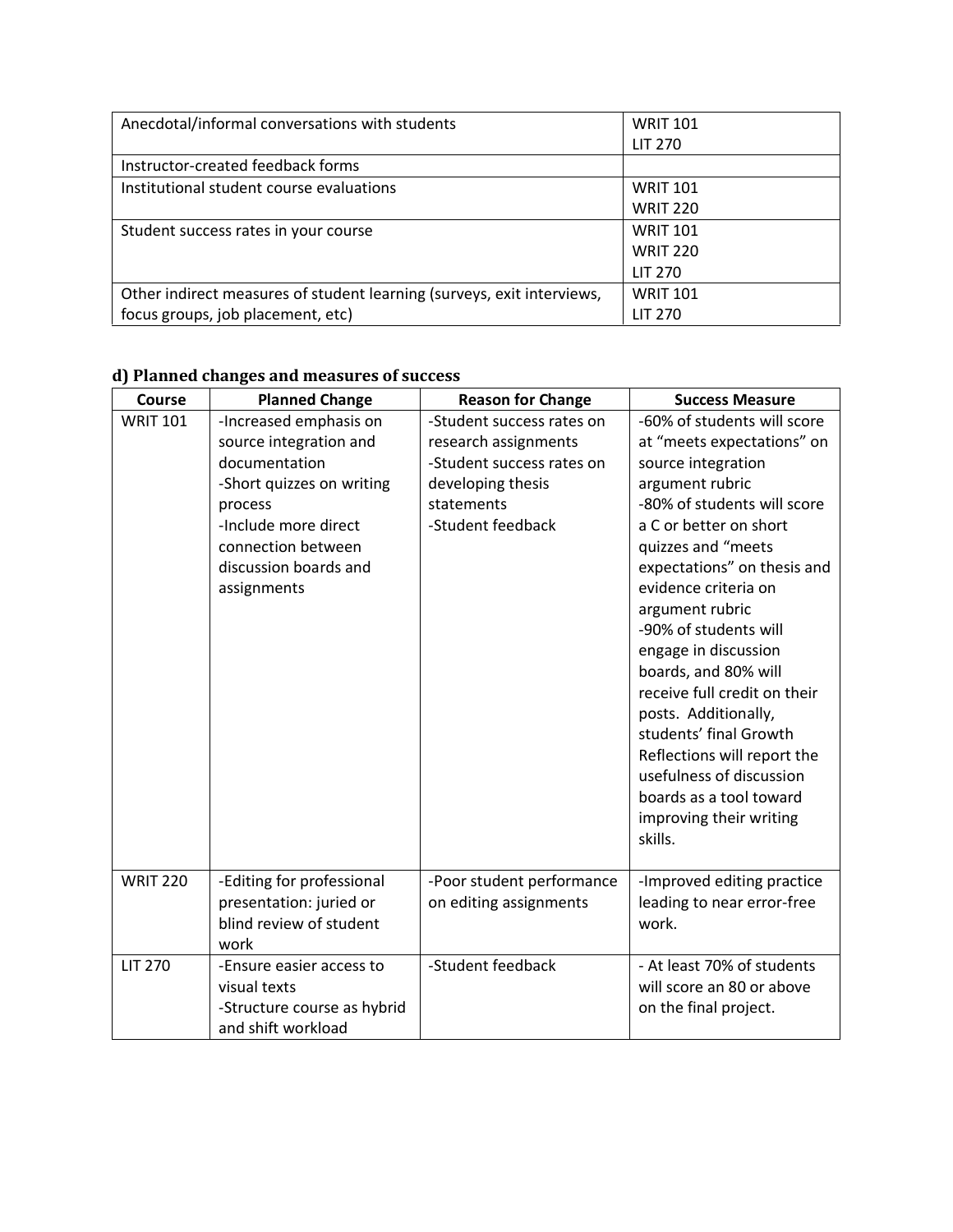#### **e) Changes resulting from previous assessments: What was changed and what drove those changes? How was success measured?**

N/A—will be completed during next assessment cycle

#### **f) What previous departmental or program-level changes have led to outcome improvements? Explain.**

N/A—will be completed during next assessment cycle

# **7. College Learning Outcomes Assessed**

| <b>CLOs</b>                        | Course                                 | <b>Assessment Tools</b>            | <b>Rating</b> | Average<br>Rating |
|------------------------------------|----------------------------------------|------------------------------------|---------------|-------------------|
| Communication                      | WRIT 101 (co-req) &<br><b>WRIT 101</b> | Argument essay &<br>rubric         | 2, 3          | 2.6               |
|                                    | <b>WRIT 220</b>                        | Chapter quizzes<br>Student writing | 3             |                   |
| <b>Critical</b><br><b>Thinking</b> | <b>WRIT 101</b>                        | Discussion boards and<br>rubric    | 3             | 3                 |
| Professionalism                    | LIT 270                                | Final project rubric               | 3             |                   |

#### **a) CLOs assessed and tools used**

### Assessment of student CLO attainment:

| 4) Exceeded expectations    | 3) Met expectations          |
|-----------------------------|------------------------------|
| 2) Approaching expectations | 1) Did not meet expectations |

#### **b) Discussion of student CLO attainment**

- In WRIT 101, the majority of students met the general requirements for the argument essay and reached the "meets expectations" level on the rubric. Some students were not able to demonstrate proficiency in developing ideas and using sources on this assignment.
- In WRIT 220, students' scores on chapter quizzes indicated a basic understanding of key concepts. Students also met expectations on writing assignments used to assess the CLO.
- In LIT 270, all students who submitted the final project earned a score on the rubric in the "meets expectations" range.

#### **c) Areas of strength demonstrated in student CLO attainment**

- Editing and proofreading
- Ability to accept feedback and use it to revise a paper
- Thesis—determining a relevant topic and articulating an effective argument
- Organization
- Produce texts in prescribed formats
- Integrate ideas from scholarly sources

#### **d) Opportunities to improve CLO attainment**

- Idea development
- Source integration and documentation; occasional over-reliance on outside sources
- Organization of ideas within paragraphs and transitions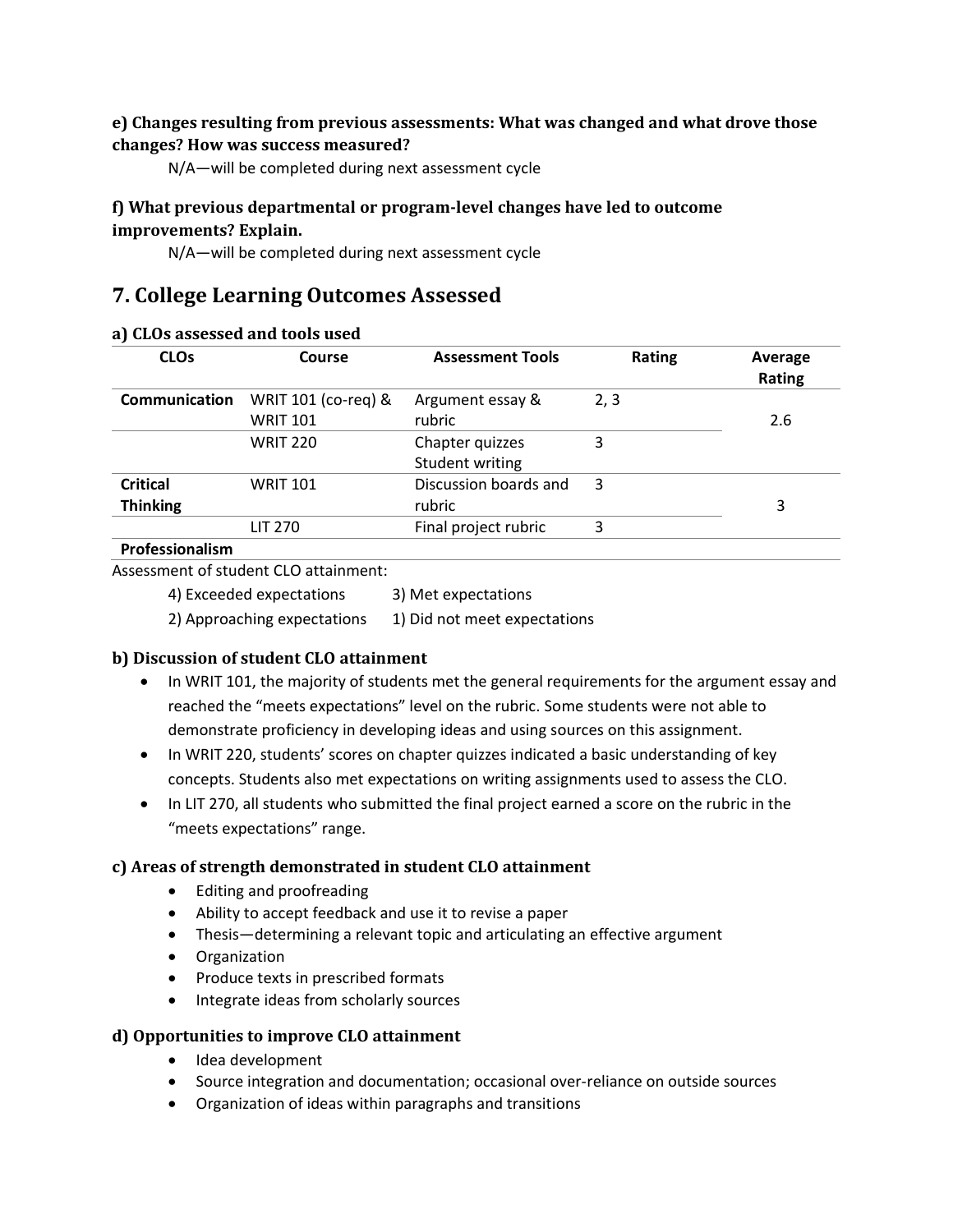• Student engagement in peer review and discussion boards

#### **e) Planned changes to CLO assessment and measures of success**

- Consider using an end of term assessment (e.g., portfolio) instead of a single essay as an assessment tool. The total average score on the assessment will be at the "meets expectations" level, rather than "approaching expectations."
- Map specific exam items to the assessment of this objective. I will be able to provide more specific information about strengths and weaknesses.
- Continue to have conversations with students so that they can be aware of the "pitfalls" of the assignment. Tie the comments on discussion posts to the structure of the final project. Overall improvement in grades for final project.

# **8. High Impact Practices**

| <b>HIP</b>                                              | Where           | How                                                                                                                                                                         |
|---------------------------------------------------------|-----------------|-----------------------------------------------------------------------------------------------------------------------------------------------------------------------------|
| <b>First-Year Seminars and</b>                          |                 |                                                                                                                                                                             |
| <b>Experiences</b>                                      |                 |                                                                                                                                                                             |
| <b>Common Intellectual Experiences</b>                  |                 |                                                                                                                                                                             |
| <b>Learning Communities</b>                             | WRIT 101 co-reg | Paired course with RD 101                                                                                                                                                   |
| <b>Writing-Intensive Courses</b>                        | LIT 270         | This course requires writing and<br>research to engage with the texts                                                                                                       |
| <b>Collaborative Assignments and</b><br><b>Projects</b> | <b>WRIT 220</b> | I included a final project in which<br>students had to coordinate via email<br>and online calendaring, prepare a<br>presentation, and participate in a video<br>conference. |
| <b>Undergraduate Research</b>                           | LIT 270         | This course requires writing and<br>research to engage with the texts                                                                                                       |
| <b>Diversity/Global Learning</b>                        |                 |                                                                                                                                                                             |
| ePortfolios                                             |                 |                                                                                                                                                                             |
| <b>Service Learning/Community-</b>                      |                 |                                                                                                                                                                             |
| <b>Based Learning</b>                                   |                 |                                                                                                                                                                             |
| Internships                                             |                 |                                                                                                                                                                             |
| <b>Capstone Courses and Projects</b>                    |                 |                                                                                                                                                                             |

#### **a) High Impact Practices and integration methods**

#### **b) Impact on student success and discussion**

- In the co-req WRIT 101 paired with RD 101, students seemed to function better between the two classes than in the past when we did not require the reading class. Skills and strategies in the classes overlapped and that gave students additional support and practice opportunities.
- Students who participated in collaborative assignments (including video conference) reported benefits in stepping through the process of meeting in this way, which was a little different from video conference for personal reasons. Many students also reported learning more about all of the platforms for video conference and solidified their consensus decision making process.